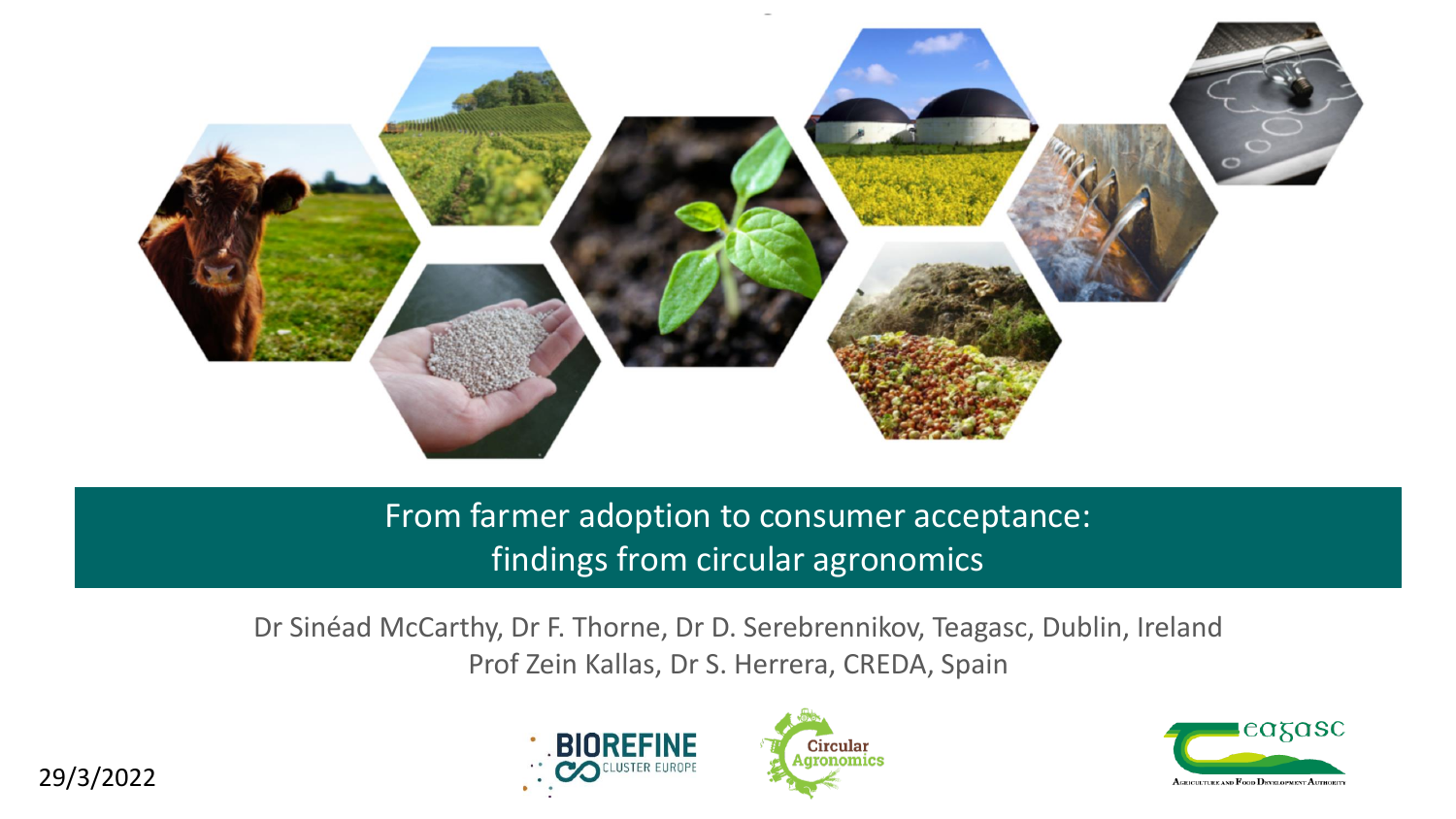

- To find **effective solutions to improve nutrient efficiency** in agro-ecosystems, reducing Greenhouse Gas (GHG) emissions and protecting soil carbon stocks, **while at the same time addressing the social, economic and political** dimensions that will make changes in the field possible.
- Objective of Circular Agronomics is to **facilitate a development towards smart, sustainable, resilient and inclusive economies that are part of circular and zero-waste societies**.
- https://www.circularagronomics.eu/

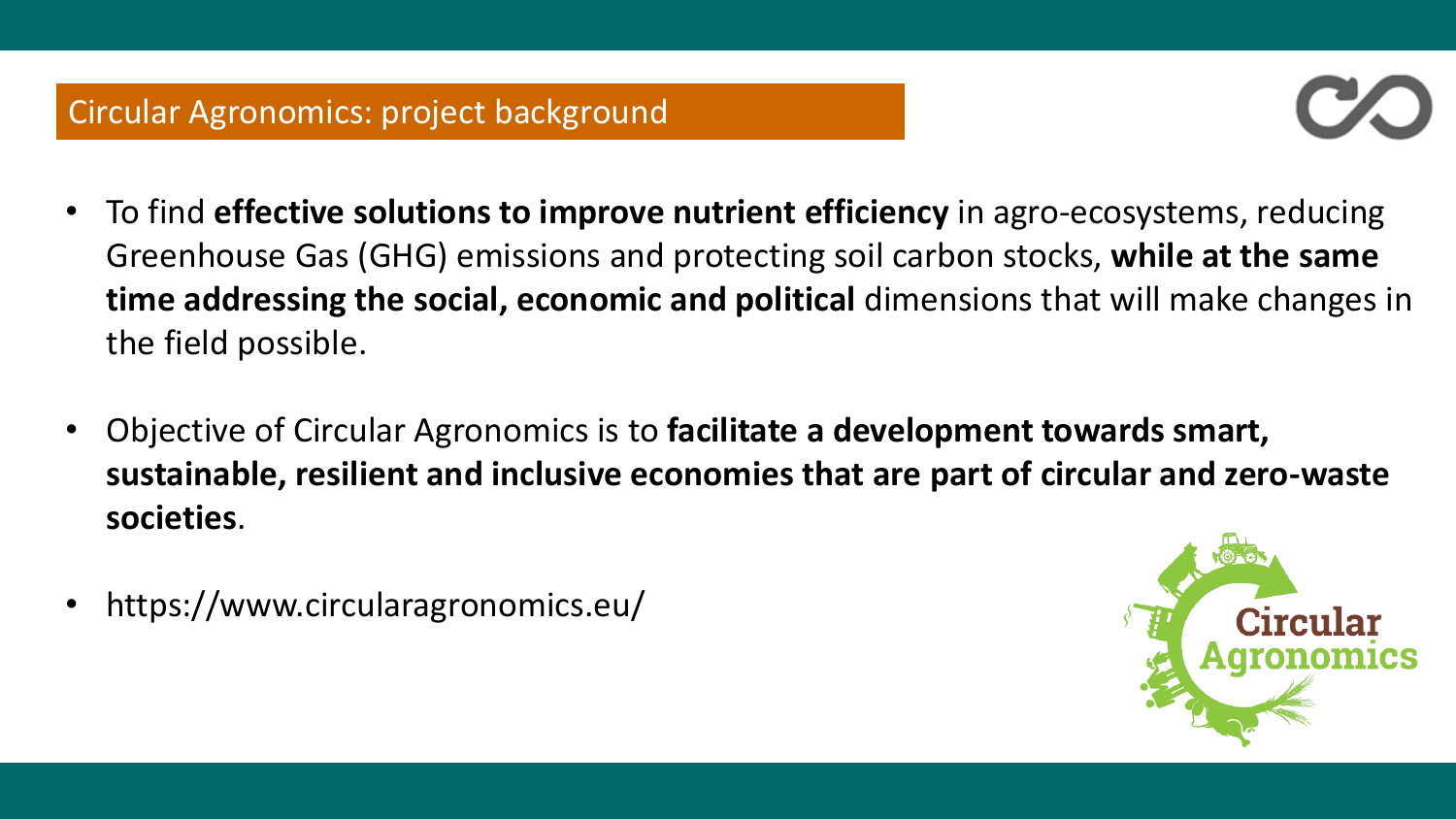## Background and Objectives



• Aspects of food and agriculture are considered unsustainable due to their negative impacts on human health and the global environment. **European Green Deal** is promoting the transition to more **sustainable farming and diets** with a wider implementation of circular economy, based on the principles of recyclability of resources and minimization of waste: hence need to **understand factors affecting acceptance** of sustainable behaviours by European consumers and adoption of **sustainable farming technologies** by farmers.

Therefore the aim of this research was:

- to have an understanding of factors influencing both **adoption of sustainability measures** at farm level and subsequent acceptance by consumers,
- translating the CA research outcomes into **evidence based policies** underpinned with an understanding of farmer and consumer preferences.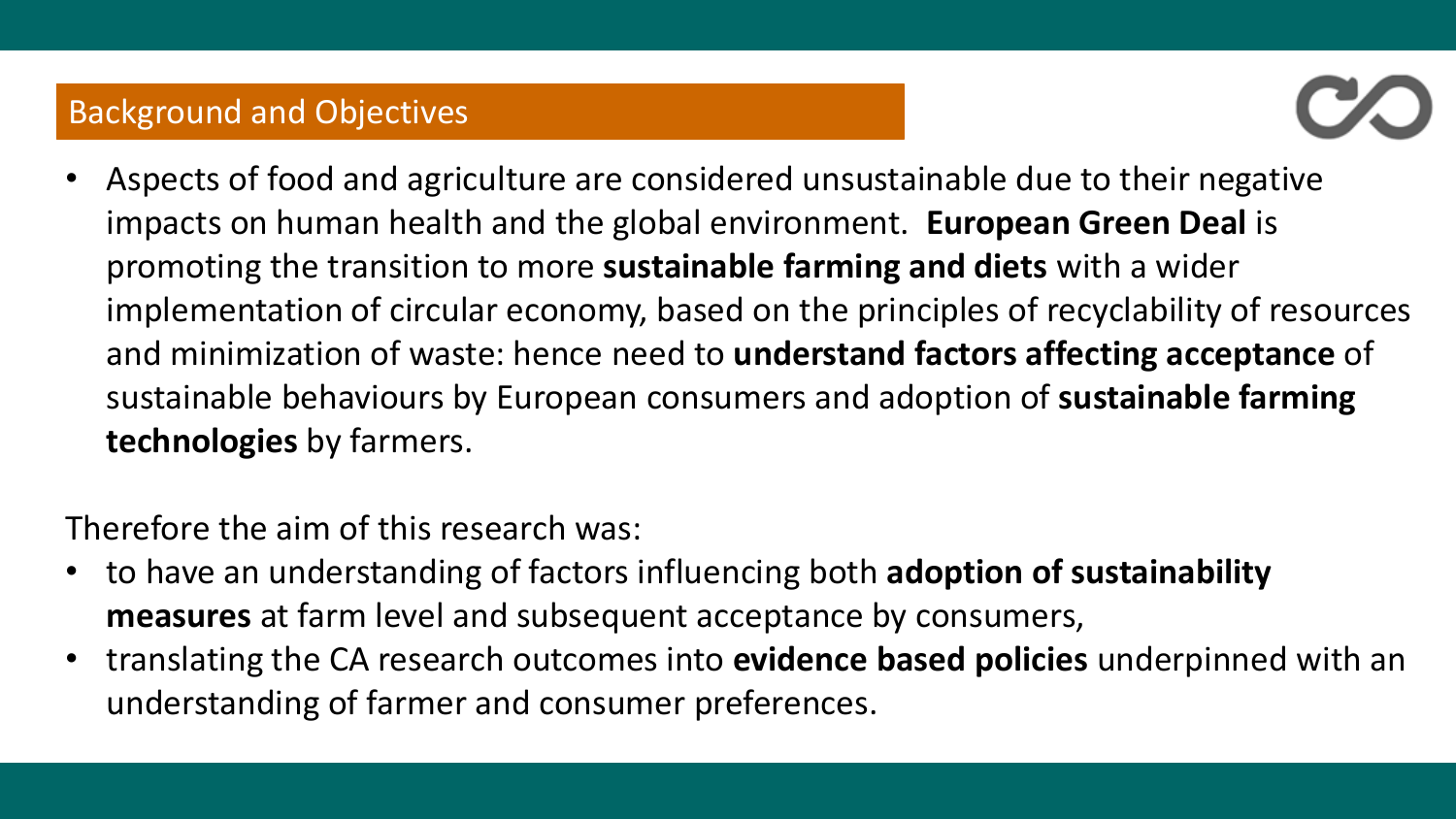## Consumer Survey

## **Questionnaire design**

- $TPB attributes intentions behaviors$ 
	- organic,
	- sustainability,
	- food waste



- Willingness to pay for production food methods, location and certification
- Five countries (GER, IT, ES, NL, CZ) 1000 consumers in each country data collection completed Q1-2022

Pilot study conducted in Ireland on 400 consumers in August 2021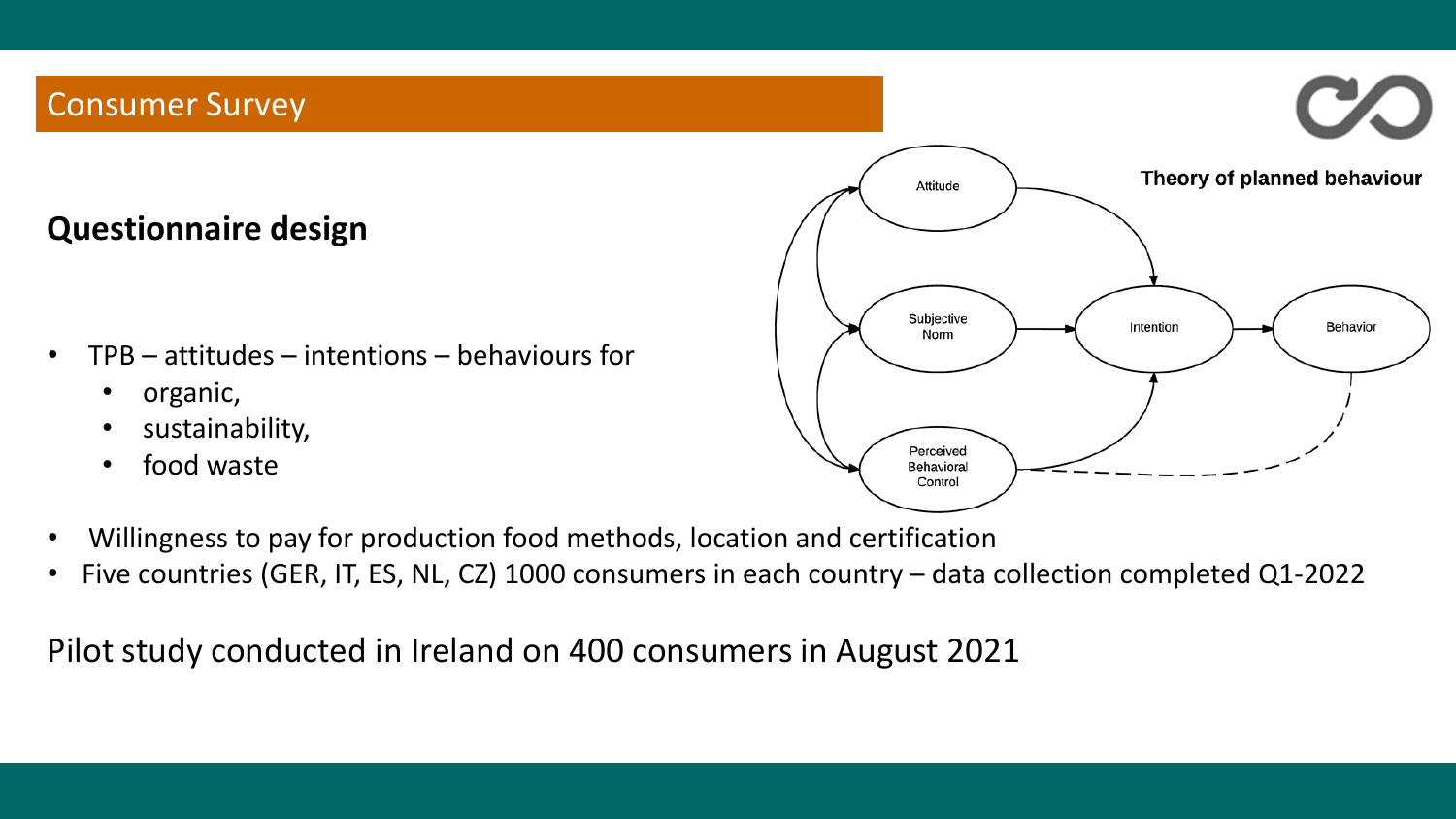# **Organic Purchase Behaviour**

- attitudes regarding organic food importance
- social norms
- behavioural control
- age, gender education and income were non-significant

## • Food Waste Behaviour

- social norms
- behavioural control (food waste reduction knowledge)
- storage capacity
- food surplus
- age
- gender education and income were non-significant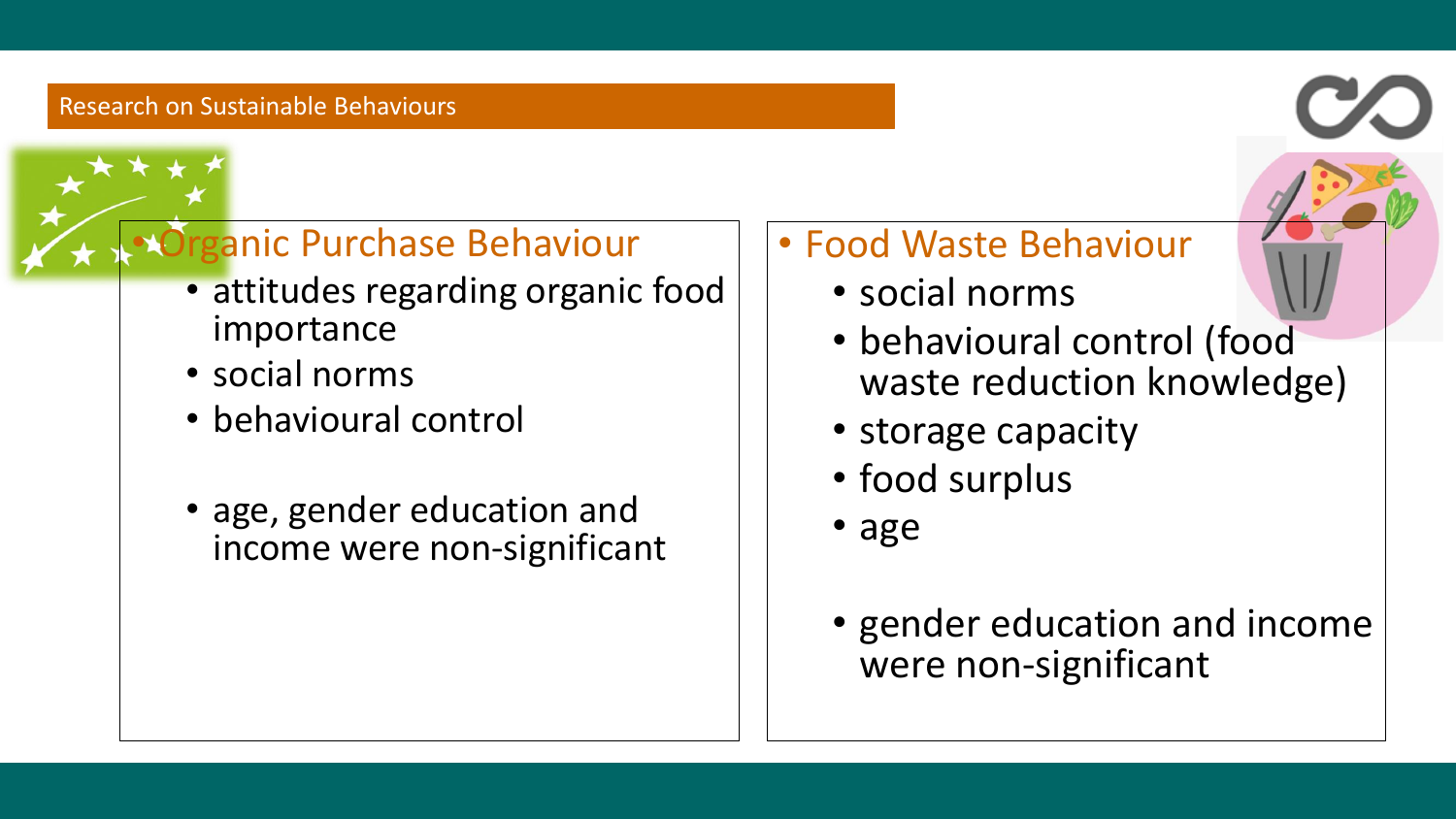#### Research-based Policy Considerations

## • **Organic Purchase Behaviour**

- Segment specific campaigns targeting demographics not recommended.
- Attention to focus attitudes, societal norms, and (perceived) behavioral control.
	- formation of positive attitudes towards organic food among peers might result in more people choosing to purchase this food.
- Emphasize the visibility and presence of organic food in the retail sector to increase the opportunity for organic consumption behavior.

## • **Food Waste Behaviour**

- Focus on age and food waste
- Reduce food surplus with meal planning and shopping lists.
- Identify positive peer groups to increase social norms regarding food waste.
- Promote positive behaviour control to minimise food waste.